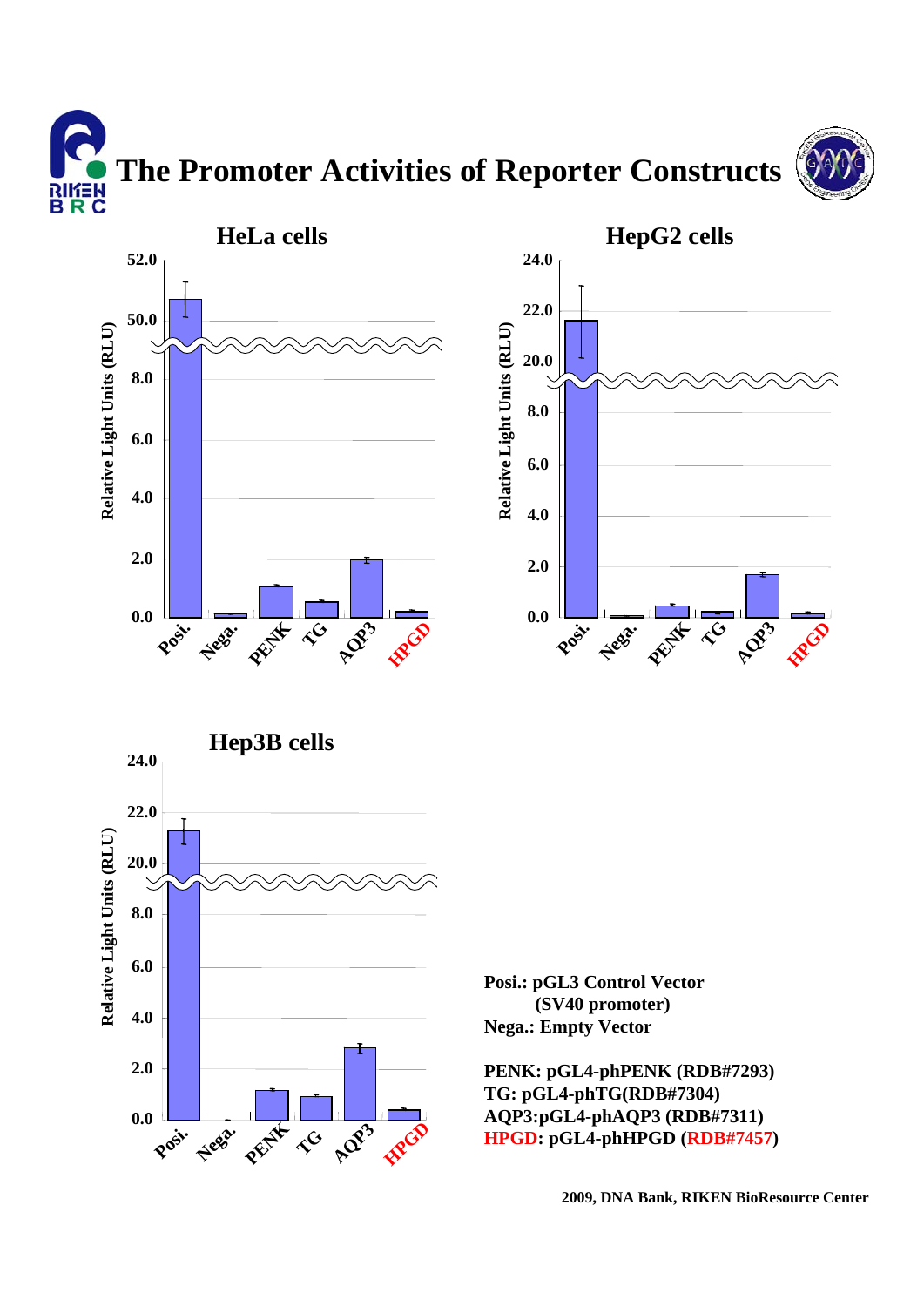

```
1st Nucleotide Sequence 
 File Name : Reference Seq.prj
  Sequence Size : 5493 
2nd Nucleotide Sequence 
 File Name : RDB7457F.prj
 Sequence Size : 244
  Unit Size to Compare = 1 
 Pick up Location = 1[96.774\% / 248 \text{ bp}] INT/OPT. Score : < 307/ 882 >
      1' GGCCTAACTG GCCGGTACCT GAGCTCGCTA GCCTCGAGGA TCTCCCATTT CCCCCAAGTA 
                                                     ********* ********** 
     1" CTCCCATTT CCCCCAAGTA
     61' TT--TAGATT TTNTTTTTTC TTTAAGAAAA TAAATGCCAG CTGGGCATAG TGGCTCATGC 
         ** ****** ** ******* ********** ***** **** ********** ********** 
      20" TTGTTAGATT TT-TTTTTTC TTTAAGAAAA TAAATTCCAG CTGGGCATAG TGGCTCATGC 
     119' CTGNTAATCT TAGCACTCTT TGGGAGTCCA AGGTGGGAGG GTCGCTTGAG CCCTNGGAGA 
         *** ****** ********** ********** ********** ********** **** ***** 
     79" CTG-TAATCT TAGCACTCTT TGGGAGTCCA AGGTGGGAGG GTCGCTTGAG CCCT-GGAGA 
     179' TTGAGGTTGC AGCGAGCTGG GATTATGCCA CTGCATTCTA GCCAANACAG ACAGAGCGAG 
         ********** ********** ********** ********** ***** **** ********** 
     137" TTGAGGTTGC AGCGAGCTGG GATTATGCCA CTGCATTCTA GCCAA-ACAG ACAGAGCGAG 
    239' ATCTTGTCTC AAGATTAAAA AAAAAAAAAA AAAAAANAAA GCCAACCACT TACGTTTACA 
         ********** ********** ********** ****** *** ********* 
     196" ATCTTGTCTC AAGATTAAAA AAAAAAAAAA AAAAAA-AAA GCCAACCACC
```
[ GENETYX : Nucleotide Sequence Homology Data ]

Date : 2009.07.09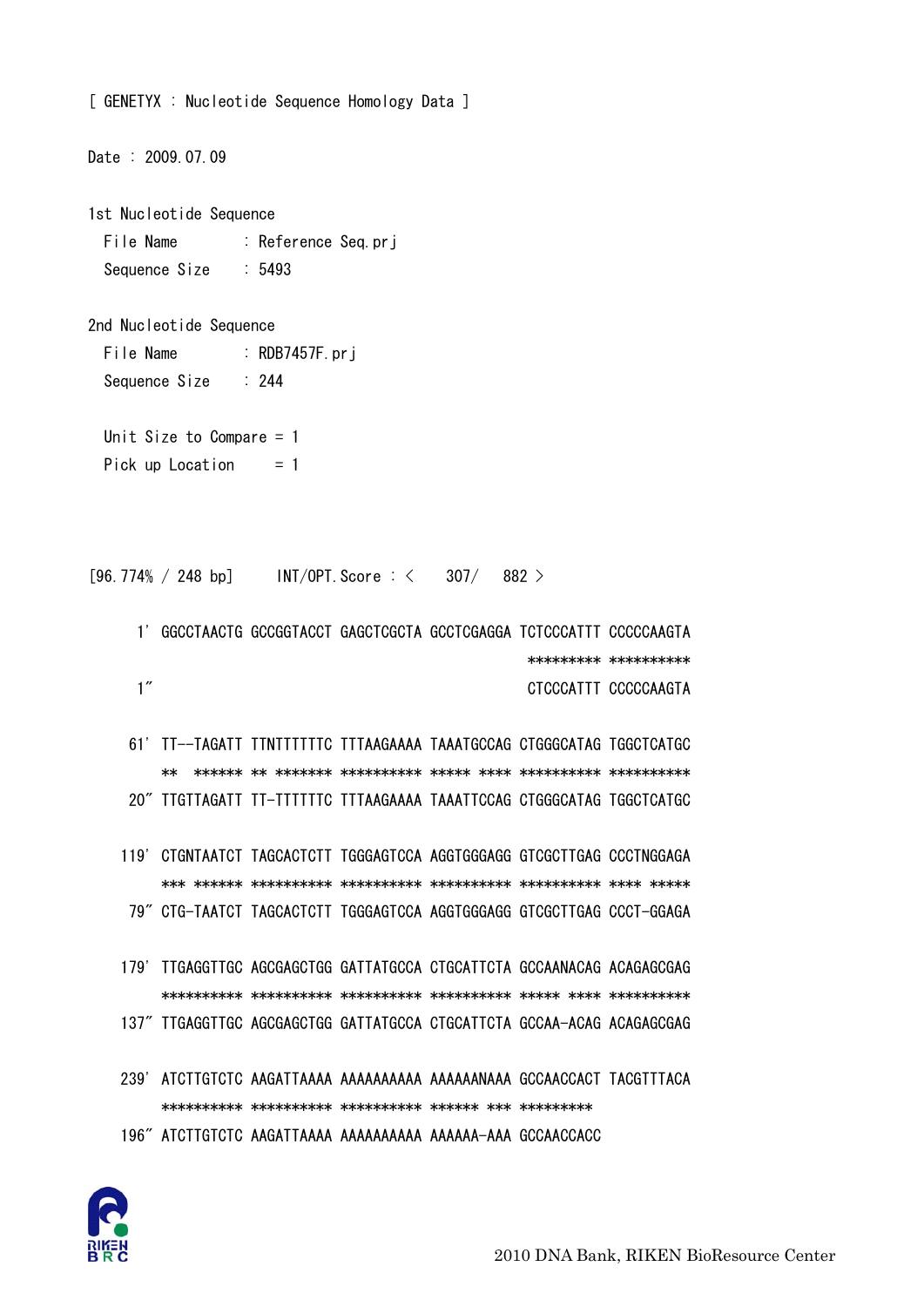

1081' CGCTCCAGAA NCGCTCAGGG GGCAGGTGAC ACAGTCGTGG GTTCCCCGGC GGGCGCTGGC 193" CGCTCCAGAA -CGCTCAGGG GGCAGGTGAC ACAGTCGTGG GTTCCCCGGC GGGCGCTGGC

1021' GCTGAGGGGA GGCTTTGAGN CCGGTCTGCG AGTCCGGAAG GCAAAGATCG CGAAGCTTGG 134" GCTGAGGGGA GGCTTTGAG- CCGGTCTGCG AGTCCGGAAG GCAAAGATCG CGAAGCTTGG

961' TTCAGAAATA ACCTTTTAAC TTTTCTTCNT GTCAGCTGCC TGCCAATCAC GGAGCCAGAG 75" TTCAGAAATA ACCTTTTAAC TTTTCTTC-T GTCAGCTGCC TGCCAATCAC GGAGCCAGAG

901' GCCTCTGCTC CGCTCTCCTT CTATCCAGTT GGTCTTTNAG GGCACTGAAG GAAACTCTTC 16" GCCTCTGCTC CGCTCTCCTT CTATCCAGTT GGTCTTT-AG GGCACTGAAG GAAACTCTTC

**\*\*\* \*\*\*\*\*\*\*\*\*\***  $1''$ GATCC AAGCTTCCAA

841' TGTTTTGTTC CGGAGTCGGG GCCGGGAGGG AGTGCAGGAG GAGGGANTCC AAGCTTCCAA

 $[98.030\% / 406 bp]$  $INT/OPT$ . Score  $:$   $\leq$  $236/$  1509  $>$ 

: RDB7457R.prj (Complementary)

```
Unit Size to Compare = 1Pick up Location
                    = 1
```
File Name : Reference Seq.prj Sequence Size  $:5493$ 

 $: 400$ 

1st Nucleotide Sequence

2nd Nucleotide Sequence

File Name

Sequence Size